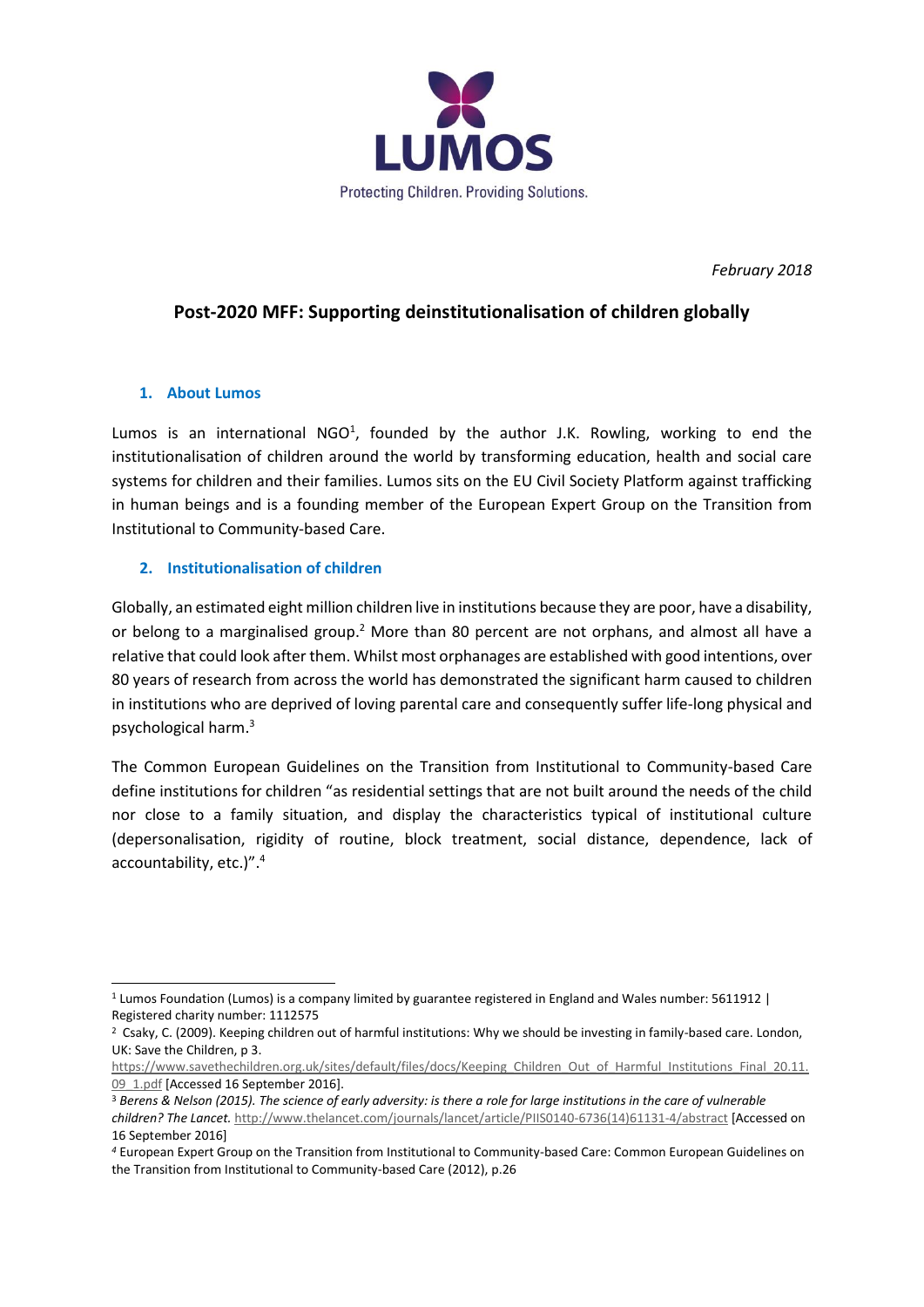Studies have highlighted that care leavers are more likely to be involved in criminal activity, and that institutions are ineffective in preventing criminality.<sup>5</sup> A study by the Ministry of Interior of the Czech Republic, which followed 17,454 children in institutions found that, while 18% of children committed a crime before or during their stay in the institution, 51% committed a crime after discharge.<sup>6</sup> Additionally, several studies have shown that young people leaving institutions are at increased risk of prostitution.<sup>7</sup> The risks of becoming homeless have been found to be approximately 50 times higher for those who have lived in institutions, compared to those who were placed in foster care,<sup>8</sup> and those placed in foster care are more likely to attain higher levels of education and family stability, are less prone to substance abuse and are less likely to be arrested or convicted.<sup>9</sup>

Young adults leaving institutions are especially vulnerable to these risks because often they have not had adequate opportunities to develop the social skills and networks they need to successfully live independently in the community.<sup>10</sup>

Research into Early Brain Development (EBD) demonstrates that institutionalisation has a severe impact on EBD and that this impact is even greater than the impact of child abuse.<sup>11</sup> Evidence and experience demonstrate that a caring and protective family, immediate and extended, is central to a

<sup>5</sup> Greenwood, P.W. & Rand, S.T. (1993). Evaluation of the paint creek youth center: a residential program for serious delinquents. Criminology, 31.2: 263-279. Slot, N.W., Jagers, H.D., et al. (1992). Cross-cultural replication and evaluation of the Teaching Family Model of community-based residential treatment. Behavioral Residential Treatment, 7.5: 341-354. Sunseri, P.A. (2004). Family functioning and residential treatment outcomes. Residential Treatment for Children & Youth, 22.1: 33-53. Lindquist, M.J., & Santavirta, T. (2012). Does Placing Children in Out-of-Home Care Increase their Adult Criminality? Swedish Institute for Social Research. Stockholm, Sweden.

<sup>6</sup> Ministerstvo vnitra české republiky (2007). Hodnocení Systému Péče o Ohrožené Děti [Evaluation of the System of Care for Vulnerable Children][. http://www.mvcr.cz/soubor/hodnoceni-systemu3-pdf.aspx](http://www.mvcr.cz/soubor/hodnoceni-systemu3-pdf.aspx) [accessed 16 June 2016]. *<sup>7</sup>* Cusick, L., Martin, A. & MAY, T. (2003). Vulnerability and Involvement in Drug Use and Sex Work. Home Office, 2003. Coy, M. (2008). Young women, local authority care and selling sex: findings from research. British Journal of Social Work, 38.7: 1408-1424. Pashkina, N. (2001). Sotsial'noe obespechenie, 11:42-45. Cited in: Holm-Hansen J, Kristofersen LB, Myrvold TM eds. Orphans in Russia. Oslo, Norwegian Institute for Urban and Regional Research (NIBR-rapport 2003:1). Cusick, L. (2002). Youth prostitution: A literature review. Child Abuse Review, 11.4: 230-251.

<sup>8</sup> Research looking at the histories of clients of a centre for homeless people in Prague, run by the NGO Naděje, revealed that 286 out of the organisation's 3,000 homeless clients (9%) during the period 1993-2004 had lived in children's institutions, while only 6 of them grew up in foster care (Lumos' analysis of data was based on information from Univerzita Karlova. Centrum pro sociální a ekonomické strategie [Charles University. Centre for Social and Economic Strategies] (2010). Klienti organizace Naděje 1993-2004 [Clients of the Organisation Naděje 1993-2004]. Ver. 1.0. Praha: Český Sociálněvědní Datový Archiv, [citováno 21.7.2016]. DOI 10.14473/CSDA00036). Similar numbers of children were growing up in foster care and in children's institutions at that time. On average, 5,774 children lived in foster care between 1989 and 2003, and 4,435 children lived in children's institutions between 1997 and 2003. Calculations are based on data from Education System Statistical Yearbook (2016)[. www.uiv.cz](http://www.uiv.cz/) [accessed 16 June 2016]; and MPSV [MOLSA] (2005). Co Nejvíce Opuštěných a Ohrožených Dětí by Mělo Vyrůstat v Rodinách [When Possible, Vulnerable Children Should Grow up in Families].<http://www.mpsv.cz/files/clanky/104/180205.pdf> [accessed 16 June 2016]. The findings suggest that the risk of becoming homeless is approximately 50 times higher for those who have lived in institutions, compared with those who were placed in foster care. This finding is unsurprising, given that foster families can offer ongoing individualised support for children that can help prepare them for leaving care, while those living in institutions do not benefit from this kind of one-to-one support. See also Prudký, L.A. & Šmídová, M. (2010). Kudy Ke Dnu: Analýza Charakteristik Klientů Naděje, o.s., Středisko Praha, Bolzanova [How to Get to the Bottom: The Characteristics of Clients of Naděje's Centra Prague Bolzanova]. Vyd. 1. Praha: Socioklub, dotisk, 135 s. Sešity pro sociální politiku.

<sup>9</sup> Every Child (2011). Fostering Better Care. <http://www.everychild.org.uk/sites/default/files/docs/FosteringBetterCare.pdf> [accessed 16 June 2016].

<sup>10</sup> Delap, E. (2011). Scaling Down: Reducing, Reshaping and Improving Residential Care Around the World. Positive Care Choices. London: EveryChild. As cited in: Csaky, C. (2014). Op.cit.

<sup>11</sup> Nelson, C. and Koga, S. (2004). Effects of institutionalisation on brain and behavioural development in young children. Findings from the Bucharest early intervention project, paper presented at the International Conference on 'Mapping the number and characteristics of children under three in institutions across Europe at risk of harm', 19 March 2004, EU Daphne Programme 2002/3 and WHO Regional Office for Europe, Copenhagen, Denmark.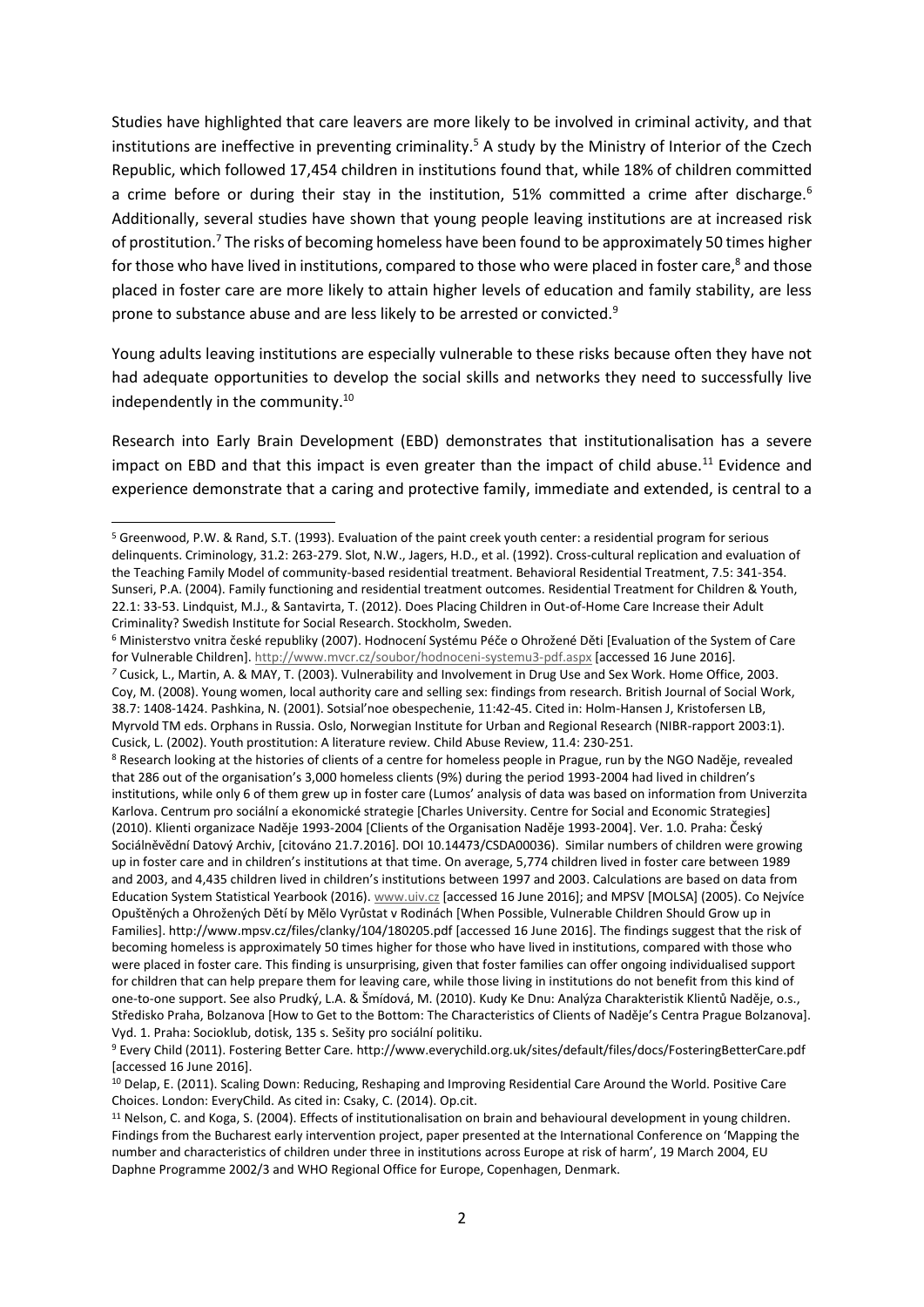child's health, development, and protection. For more information, please see [Lumos Factsheet](https://wearelumos.org/sites/default/files/Risks_Factsheets_Lumos_0.pdf)  [Children in Institutions: The Risks.](https://wearelumos.org/sites/default/files/Risks_Factsheets_Lumos_0.pdf) 12

#### **EU and international policy and legal instruments**

Children's right to family life has been recognised in a number of international and EU policy and legal instruments. The Convention on the Rights of the Child (UNCRC) affirms that, as far as possible, all children have a right to live with their families and that parents or other legal guardians have the primary responsibility to protect and care for the child.<sup>13</sup> The UNCRC and the UN Guidelines for the Alternative Care of Children  $(A/RES/64/142)^{14}$  also call on States to ensure that families have access to services which support them in the caregiving role. The Guidelines state that, "[e]very child and young person should live in a supportive, protective and caring environment that promotes his/her full potential. Children with inadequate or no parental care are at special risk of being denied such a nurturing environment". The UN Convention on the Rights of Persons with Disabilities (UNCRPD)<sup>15</sup> to which the EU is a signatory, clearly states that "States Parties to this Convention recognize the equal right of all persons with disabilities to live in the community, with choices equal to others" (Art 19). For children, this means being in family environment and receiving quality care and protection.

The 2030 Agenda for Sustainable Development (hereafter 2030 Agenda) has committed all UN States to achieving a set of 17 ambitious goals that address many needs, including health care, education, and protection from violence, exploitation and abuse. The 2030 Agenda describes the role of States "to provide children and youth with a nurturing environment for the full realisation of their rights and capabilities, helping our countries to reap the demographic dividend including through safe schools and cohesive communities and families."<sup>16</sup> The 2030 Agenda is committed to *leaving no one behind*, however, many of the eight million children currently in institutions around the world are left off the world's statistical map. Many countries do not currently apply data collection mechanisms that reach and include the children that do not live in traditional households and who are without family care, such as children in institutions and on the streets.<sup>17</sup>

Children in alternative care have also been recognised as a particularly vulnerable group by the European Commission in its Recommendation on Investing in Children.<sup>18</sup> The Recommendation

<sup>12</sup> Lumos (2014), Children in Institutions: The Risks.

[http://wearelumos.org/sites/default/files/Risks\\_Factsheets\\_Lumos\\_0.pdf](http://wearelumos.org/sites/default/files/Risks_Factsheets_Lumos_0.pdf) [accessed 26 Oct 2016].

<sup>&</sup>lt;sup>13</sup> United Nations (1989) Convention on the Rights of the Child (Adopted 20 November 1989, entered into force 2 September 1990) Vol.1577, p.3.

<sup>14</sup> United Nations (2009) Guidelines for the Alternative Care of Children (2009) A/RES/64/142

[http://www.unicef.org/protection/alternative\\_care\\_Guidelines-English.pdf](http://www.unicef.org/protection/alternative_care_Guidelines-English.pdf) [accessed 26 Oct 2016].

<sup>15</sup> United Nations (2006) Convention on the Rights of Persons with Disabilities (Adopted 13 December 2006, entered into force 3 May 2008), Art. 19[. http://www.un.org/disabilities/documents/convention/convoptprot-e.pdf](http://www.un.org/disabilities/documents/convention/convoptprot-e.pdf) [accessed 26 Oct 2016].

<sup>&</sup>lt;sup>16</sup> United Nations (2015) General Assembly resolution 70/1, Transforming our world: the 2030 Agenda for Sustainable Development, A/RES/70/1 (25 September 2015), (Preamble, para 25)

[http://www.un.org/ga/search/view\\_doc.asp?symbol=A/RES/70/1&Lang=E](http://www.un.org/ga/search/view_doc.asp?symbol=A/RES/70/1&Lang=E) [accessed 18/05/2017]

*<sup>17</sup>* Carr–Hill, R. (2017). Improving population and poverty estimates with citizen surveys: Evidence from East Africa. World Development. Volume 93, pp 249 -259[. http://dx.doi.org/10.1016/j.worlddev.2016.12.017](http://dx.doi.org/10.1016/j.worlddev.2016.12.017) [Accessed 30 March 2017]. <sup>18</sup> European Union (2013) Commission Recommendation of 20 February 2013 investing in children: breaking the cycle of disadvantage, OJ L 59, 2.3.2013[. http://ec.europa.eu/justice/fundamental-rights/files/c\\_2013\\_778\\_en.pdf](http://ec.europa.eu/justice/fundamental-rights/files/c_2013_778_en.pdf) [accessed 26 Oct 2016].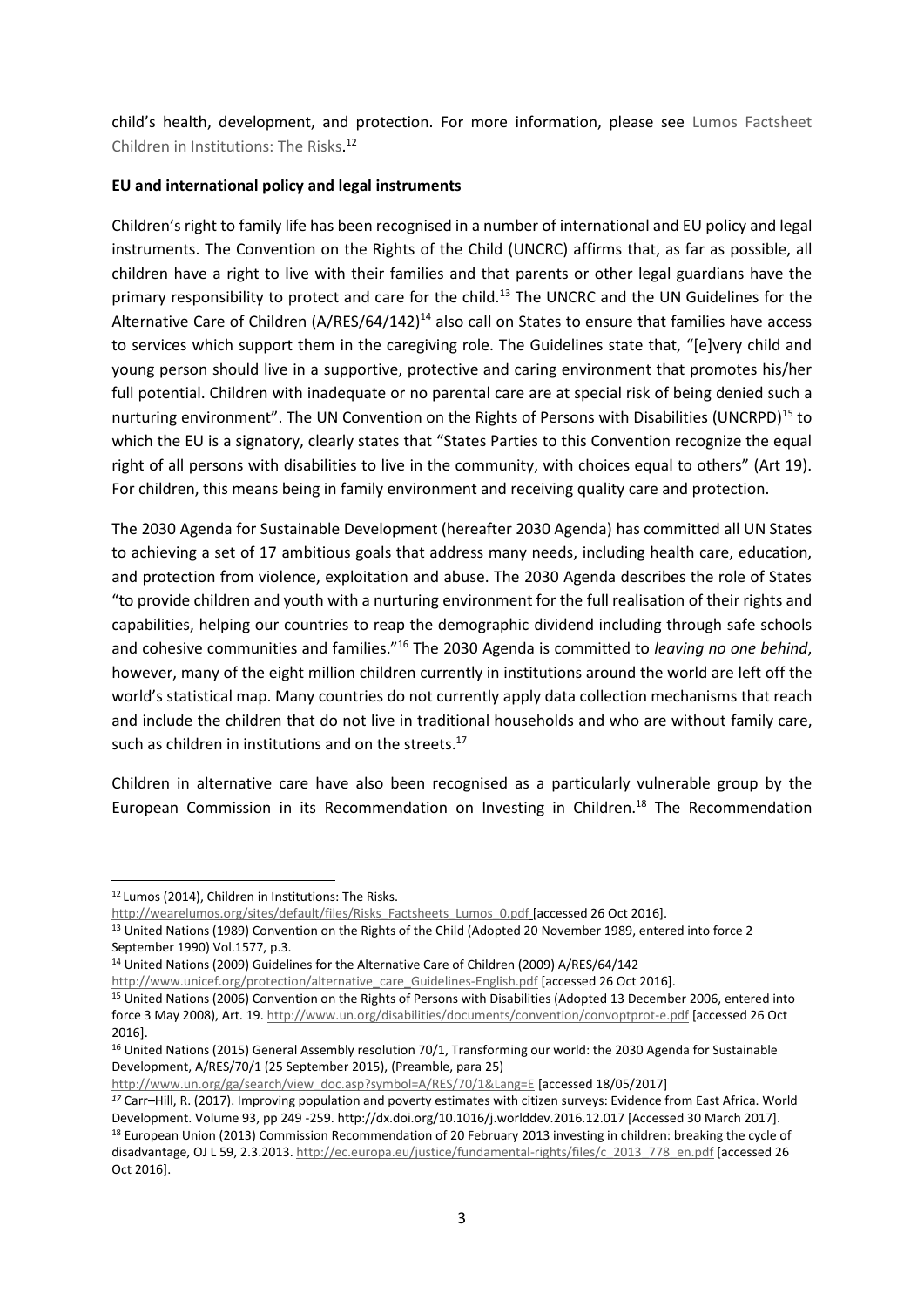declares that "a focus on children who face an increased risk due to multiple disadvantage such as (…) children in alternative care" is necessary.

The EU has recognised the harm that institutionalisation causes to children and has taken a leading role in the efforts to end this form of care. By introducing an ex-ante conditionality on social inclusion (9: 9.1.) with an investment priority on the "transition from institutional to community-based services"<sup>19</sup> in the **Regulation 1303/2013 on the ESIF**, the EU has prohibited the ESIF to be used for the maintenance or renovation of existing, and the construction of new, large residential institutional settings.<sup>20</sup>

The recently published "EU Guidelines for the Promotion and Protection of the Rights of the Child (2017) Leave no child behind" include institutionalisation among the risks for children in vulnerable situations.<sup>21</sup> These vulnerable situations also include children living in poverty, living in conflict and fragile situations, with disabilities, children deprived of their liberty or in conflict with the law, migrant and refugee children, unaccompanied children and those without family, face particular risks and are exposed to discrimination, marginalization, and exclusion.

The document highlights the importance of family support and strengthening and the development of alternative care that allows children to participate in community life and preventing family and child separation (see section 5.A)<sup>22</sup> and states that the primary consideration for spending should be the best interests of the child (see section 5.D).<sup>23</sup>

#### **3. Reflection on the Future of the European Union**

In March 2017, the European Commission presented its *"White Paper on the Future of Europe"*. <sup>24</sup> In five scenarios, the document describes what the EU could look like by 2025 and what this might mean for the Multiannual Financial Framework post-2020. Between April and June 2017, the European Commission also published Reflection Papers on: 1. The Social Dimension of Europe,<sup>25</sup> 2. Deepening the Economic and Monetary Union, 3. Harnessing Globalisation, 4. The Future of Defence, and 5. The Future of EU Finances.<sup>26</sup>

This paper contributes to the ongoing debate on the future of the European Union, with a special focus on the future of EU finances and the social dimension of the EU, and makes concrete recommendations for the post-2020 Multiannual Financial Framework (MFF).

Lumos welcomes the "*White Paper on the Future of Europe*" and its related Reflection Papers as they set out a strong framework for important discussions on the future of Europe and the post-2020 MFF.

<sup>26</sup> European Union (2017), Reflection Paper on the Future of EU Finances

 <sup>19</sup> European Union (2013) Regulation (EU) No 1303/2013 of the European Parliament and of the Council of 17 December 2013, OJ L 347, 20.12.2013, p. 320–469, Article 9: 9.1

 $20$  Ibid

*<sup>21</sup>* European Union (2017), Guidelines on the Promotion and Protection of the Rights of the Child [https://eeas.europa.eu/sites/eeas/files/eu\\_guidelines\\_rights\\_of\\_child\\_0.pdf,](https://eeas.europa.eu/sites/eeas/files/eu_guidelines_rights_of_child_0.pdf) p. 4

<sup>22</sup> Ibid, p.19

<sup>23</sup> Ibid, p. 21

<sup>&</sup>lt;sup>24</sup> European Union (2017), White Paper on the Future of the European Unio[n https://europa.eu/european](https://europa.eu/european-union/sites/europaeu/files/whitepaper_en.pdf)[union/sites/europaeu/files/whitepaper\\_en.pdf](https://europa.eu/european-union/sites/europaeu/files/whitepaper_en.pdf)

<sup>&</sup>lt;sup>25</sup> European Union (2017), Reflection Paper on the Social Dimension of the European Union [https://ec.europa.eu/commission/sites/beta-political/files/reflection-paper-social-dimension-europe\\_en.pdf](https://ec.europa.eu/commission/sites/beta-political/files/reflection-paper-social-dimension-europe_en.pdf)

[https://ec.europa.eu/commission/sites/beta-political/files/reflection-paper-eu-finances\\_en.pdf](https://ec.europa.eu/commission/sites/beta-political/files/reflection-paper-eu-finances_en.pdf)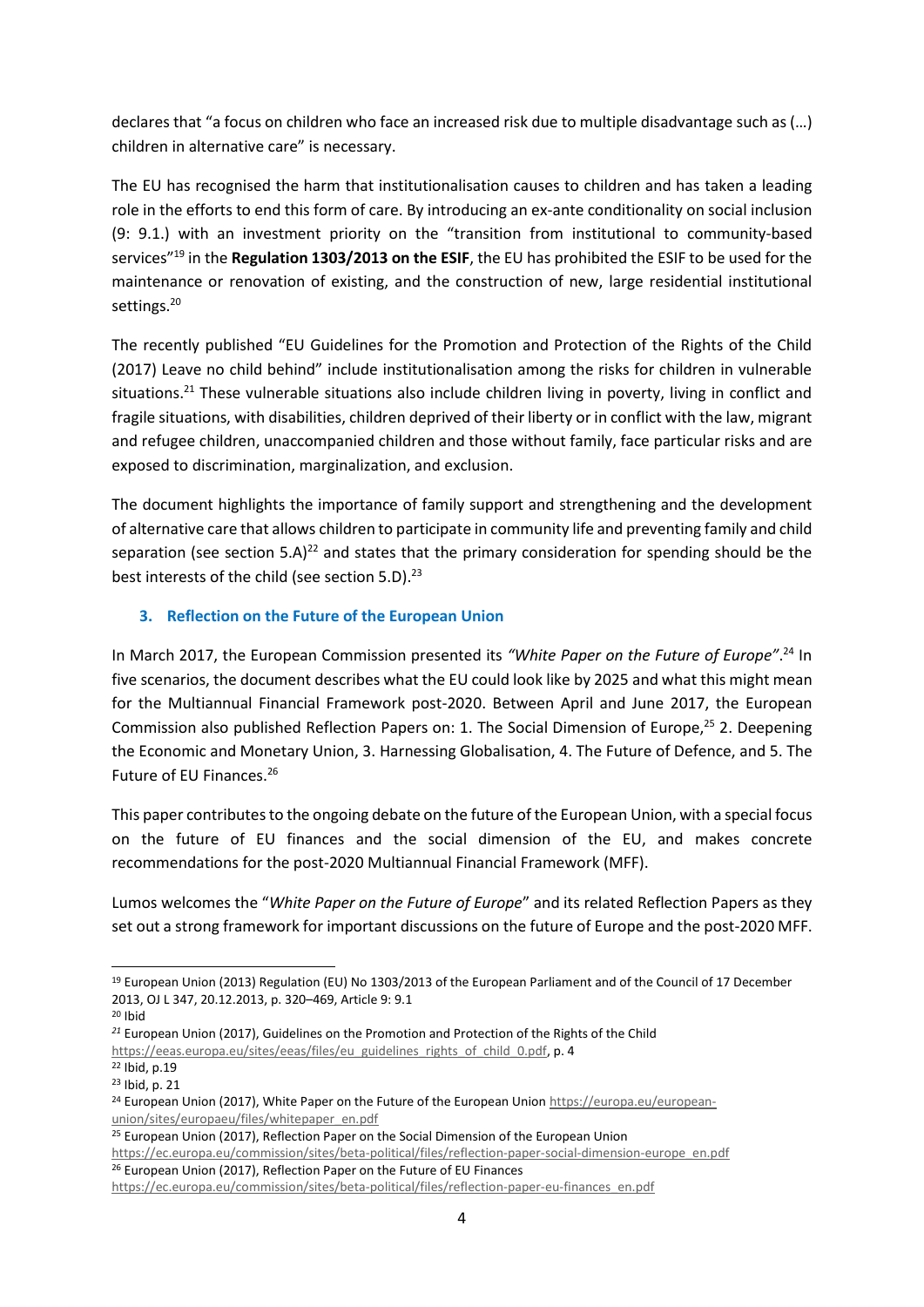#### **Investing in people**

Lumos welcomes the EU's overarching priority to invest in people, as stressed in the White Paper on the Future of the EU – this includes investing in education and training, health, equality and social inclusion. These factors will determine how societies develop and the economic future of Europe. It is vital that social expenditure reaches those most in need, in particular those in the most vulnerable situations such as children in institutions. This is also in line with the 2030 Agenda.

#### **Tackling child poverty**

According to the Reflection Paper on the Social Dimension of the EU, almost a quarter of the EU-28 population is estimated to be at risk of poverty or social exclusion. Poverty is a significant underlying factor for children being placed in institutions in the European Union and across the world.<sup>27</sup> Many families struggle to provide food, housing, medicine and access to education for their children, and are led to believe that placing them in institutions is a positive choice that will provide them with a better future. To address this, care reforms from institutional to community-based care play a key role in ensuring that the most vulnerable families get access to community-based services, inclusive education and social protection/anti-poverty measures, which can subsequently help keep a family together. Additionally, many children in institutions can return to live with their family when the right community-based services have been put in place.<sup>28</sup>

Lumos notes with concern that "child poverty remains high and is rising in several Member States" as indicated in the Reflection Paper on the Social Dimension of the EU. As noted in the Reflection Paper, "these children have limited access to health care, a higher risk of school drop-out and later, as adults, higher risks of unemployment and poverty". This is particularly the case for children in institutions, who suffer more ill health than the wider population and, as adults, are more likely than those raised in families to drop out of school, face unemployment, homelessness, or worse, have a criminal record, become involved in prostitution or commit suicide.<sup>29</sup>

Lumos therefore calls on the EU to choose a future for Europe which protects the rights of the most vulnerable persons and prioritises support for families and child welfare and protection, in line with children's best interest.

We strongly welcome the suggestion in the Reflection Paper on the Future of EU Finances to develop a Child Guarantee supported by EU funds. We propose that this initiative prioritises prevention of institutionalisation by focusing on children at risk of being separated from their families, as well as the transition from institutional to family and community-based care. We also agree that it is important for social spending to reach those most in need. Prioritising reunification of children currently in

<sup>&</sup>lt;sup>27</sup> Williamson, J., and Greenberg, A. (2010), Families, not orphanages, Better Care Network working paper, p. 8. <sup>28</sup> Lumos (2014) *Ending the institutionalisation of children: A summary of progress in changing systems of care and protection for children in Moldova, the Czech Republic and Bulgaria* (for example, p. 7 on Moldova)

*<https://wearelumos.org/sites/default/files/Ending%20Institutionalisation%20of%20Children.pdf>* [accessed 10 August 2017] <sup>29</sup> Pashkina, N. (2001). Sotsial'noe obespechenie, 11: 42-45. As cited in: Fedulova, A.B., Firsov, M.V., Malik, L.S. et al. *Orphans in Russia*. Oslo, Norwegian Institute for Urban and Regional Research (NIBR-rapport 2003:1).

*<http://www.hioa.no/extension/hioa/design/hioa/images/nibr/files/filer/2003-1.pdf>* [accessed 8 May 2017]; Univerzita Karlova. Centrum pro sociální a ekonomické strategie *[Charles University. Centre for Social and Economic Strategies]* (2010). Klienti organizace Naděje 1993-2004 *[Clients of the Organisation Naděje 1993-2004]*. Ver. 1.0. Praha: Český Sociálněvědní Datový Archiv, [citováno 21.7.2016]. DOI 10.14473/CSDA00036).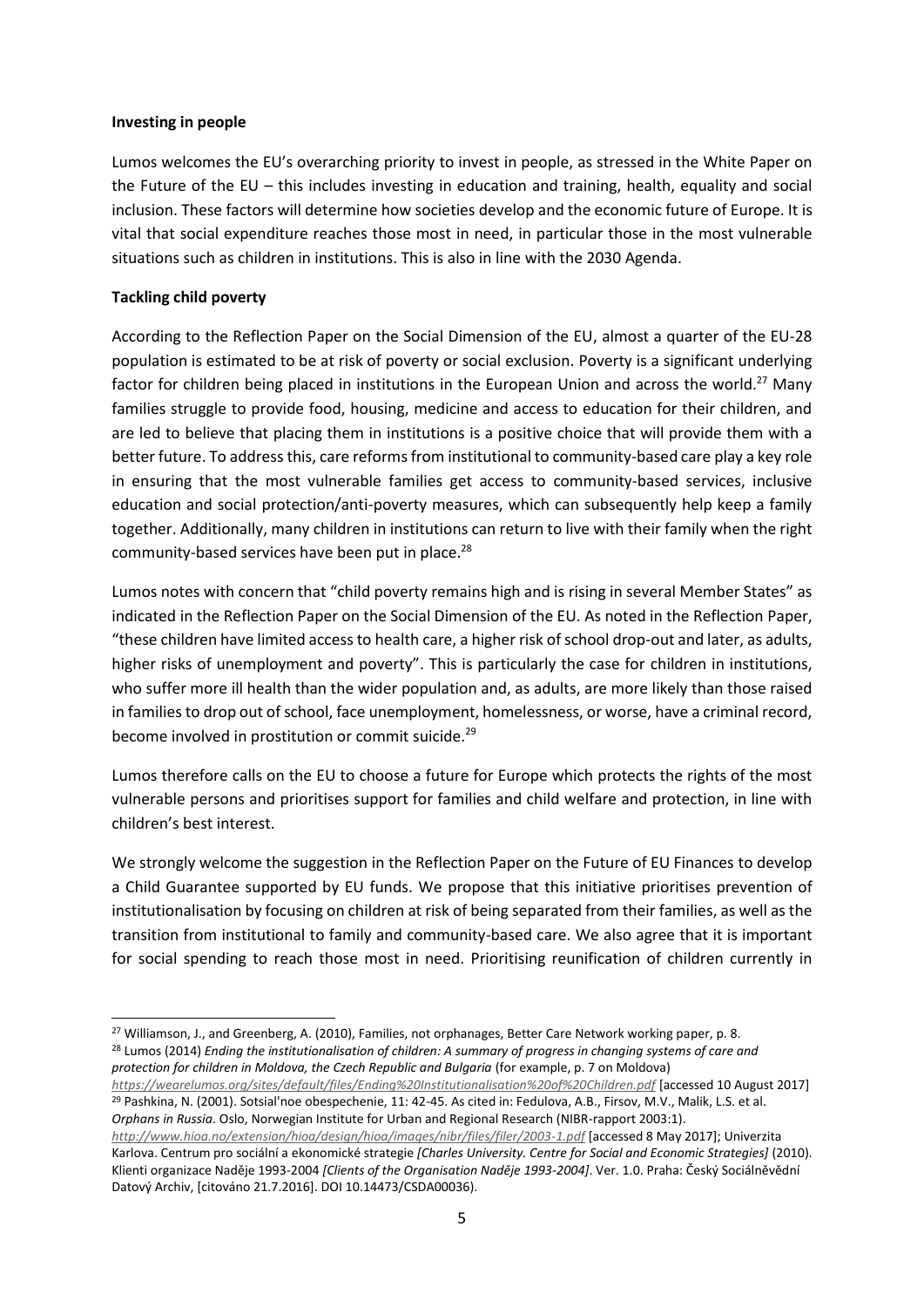institutions with families or placement in community-based care would mean giving them the opportunities to develop to their potential.

Lumos also welcomes the Commission increasing its guidance to Member States on the integration in the labour market of young and long-term unemployed persons and third-country nationals, on vocational and educational training, on combatting hate speech and radicalisation and on protecting children in migration.

### **Protecting children in migration**

Current migration flows across the world have resulted in some countries receiving unprecedented numbers of unaccompanied and separated children. These children have been exposed to a variety of protection risks during their journey, ranging from family separation, being institutionalised, abuse from smugglers and traffickers and sexual and gender-based violence, while many continue to be exposed to violence, abuse and exploitation even upon their arrival to Europe.<sup>30</sup> A total of 98,400 unaccompanied refugee and migrant children<sup>31</sup> applied for asylum worldwide in 2015. This is compared with 34,300 in 2014 and 25,300 in 2013.<sup>32</sup> Eurostat calculates that 88,300 of these children applied for asylum in EU countries in 2015.<sup>33</sup> Institutional care facilities are used predominantly as a response or as the first resort for unaccompanied migrant and refugee children, even by countries who have recently moved away from an institutional model of care for their own citizens.<sup>34</sup>

On arrival in Europe, many children end up in camps, detention centres, institutions, or are left to fend for themselves on the streets.<sup>35</sup> Evidence demonstrates that unaccompanied migrant and refugee children are likely to have suffered abuse and trauma on their journey to, and stay within, Europe and that their needs are not adequately met.<sup>36</sup> Furthermore, it has been reported that some EU countries are considering building institutions outside Europe to send unaccompanied minors.<sup>37</sup> Placing children in institutions puts children at serious risk of being trafficked and/or becoming victims of violence, self-harm and suicide.<sup>38</sup> Family- and community-based care has the potential to better meet

*<sup>30</sup>* UNHCR (October 2016) This is Who We Are: A study of the profile, experiences, and reasons for flight of unaccompanied or separated children from Afghanistan seeking asylum in Sweden in 2015, p. 33

https://data2.unhcr.org/en/documents/download/52081

*<sup>31</sup>* The UN definition of an unaccompanied or separated child is someone under the age of eighteen who is "separated from both parents and is not being cared for by an adult who by law or custom has responsibility to do so". UNHCR (1997) Guidelines on Policies and Procedures in dealing with Unaccompanied Children Seeking Asylum *<http://www.unhcr.org/3d4f91cf4.pdf>* [Accessed 21 December 2016]

<sup>32</sup> UNHCR (2016) Global Trends Forced Displacement In 201[5 https://s3.amazonaws.com/unhcrsharedmedia/2016/2016-](https://s3.amazonaws.com/unhcrsharedmedia/2016/2016-06-20-global-trends/2016-06-14-Global-Trends-2015.pdf) [06-20-global-trends/2016-06-14-Global-Trends-2015.pdf](https://s3.amazonaws.com/unhcrsharedmedia/2016/2016-06-20-global-trends/2016-06-14-Global-Trends-2015.pdf) [Accessed 12 January 2017]

<sup>&</sup>lt;sup>33</sup> Eurostat (2016) Almost 90 000 unaccompanied minors among asylum seekers registered in the EU in 2015

<http://ec.europa.eu/eurostat/documents/2995521/7244677/3-02052016-AP-EN.pdf/> [Accessed 12 January 2016] 34 Terre des hommes (2010): Disappearing, departing, running away A surfeit of children in Europe? Study carried out in Belgium, France, Spain and Switzerland on the disappearances of unaccompanied foreign minors placed in institutions, p. 8 *<sup>35</sup>* European Commission (24 November 2016 - 10th European Forum on the rights of the child 29-30 November 2016 The protection of children in migration 24 November 2016 - Background paper – EU funding to protect children in migration *[http://ec.europa.eu/newsroom/document.cfm?doc\\_id=19748](http://ec.europa.eu/newsroom/document.cfm?doc_id=19748)*

*<sup>36</sup>* UNHCR (October 2016) This is Who We Are: A study of the profile, experiences, and reasons for flight of unaccompanied or separated children from Afghanistan seeking asylum in Sweden in 2015, p. 33 https://data2.unhcr.org/en/documents/download/52081

<sup>37</sup> Wierup, L. (9 February 2017). Barnhemsbygge ska få gatubarn att återvända [Building and orphange to make street children return]. Dagens Nyheter.<http://www.dn.se/arkiv/nyheter/barnhemsbygge-ska-fa-gatubarn-att-atervanda/> [accessed 6 April 2017]

*<sup>38</sup>*Save the Children (17 October 2017) *Keeping Children at the Centre- Time for EU Solidarity in protecting migrant and childrens' rights, p 14.*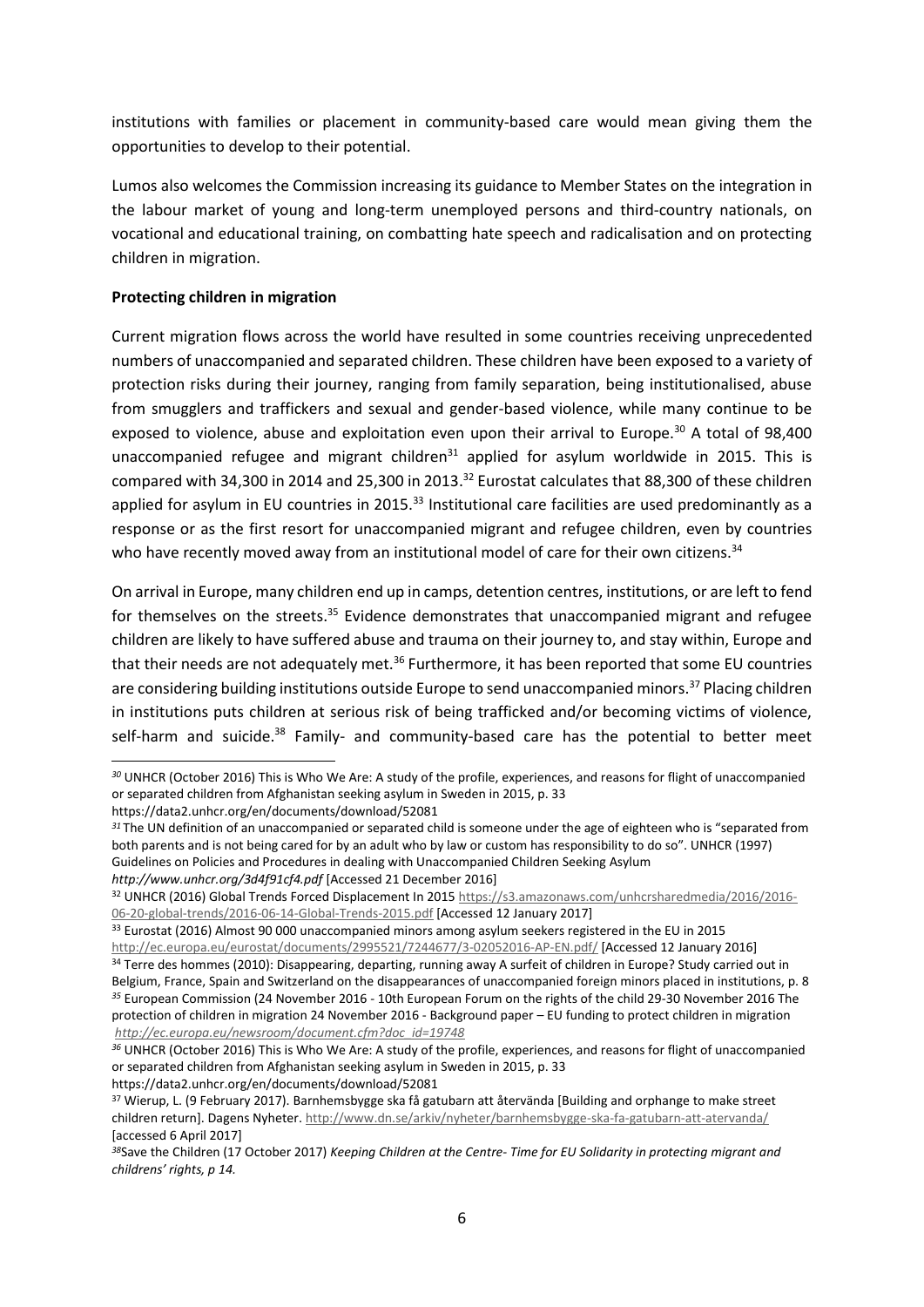unaccompanied migrant and refugee children's needs, to help them integrate into the community and help young people settle, thrive and explore life within and beyond the placement.<sup>39</sup> Unaccompanied migrant and refugee children should be treated as children first, with rights protected by the UNCRC. The rights and care standards applied to children in migration should be the same as the response to all European children who live outside families.

## **Protecting children's rights internationally**

It is equally important to work towards ensuring that children's rights are protected and promoted outside of the EU. If the European Union has accepted that institutions are harmful to children and as a consequence has significantly altered its funding and policy priorities for children inside the EU, it follows that wherever the EU has policy and funding influence, the same logic should apply.

## **4. Lumos Recommendations**

Lumos has three key recommendations to the European Union in their preparation of the post-2020 Multiannual Financial Framework (MFF), with a particular focus on the next European Structural and Investment Funds (ESIF) and the External Action Funding Programmes:

# **1. The criteria concerning the transition from institutional to community-based care in ex-ante conditionality 9.1 should be maintained and strengthened in the next programming period.**

It is important that the EU continues to fund and support deinstitutionalisation reforms within the EU, while ensuring that more Member States benefit from its support. Therefore, Lumos recommends that:

- 1. The European Institutions should ensure that no future EU funding is used for supporting the maintenance of existing institutions for children or the creation of new ones. In order to achieve this, it is crucial that the ex-ante conditionality on social inclusion (9: 9.1.) with an investment priority on the *"transition from institutional to community-based services"* in the Regulation 1303/2013 on the European Structural and Investment Funds (ESIF) is kept and strengthened in the post-2020 MFF. Furthermore, investments under all ESIF thematic objectives should be aligned to this principle. Currently, investments in institutions continue under the thematic objectives on energy efficiency, digitalisation and transport.
- 2. Effective monitoring and evaluation instruments should be developed in the framework of the post-2020 MFF that ensure a thorough oversight of how EU funds are supporting national deinstitutionalisation strategies at Member State level.
- 3. The condition "according to identified needs" for the applicability of the investment priority on the "transition from institutional to community-based services" should be removed from the text of the post-2020 Regulations. Under the current funding period 2014-2020, only twelve Member States, exclusively Central and Eastern European countries, declared any

*https://www.savethechildren.net/sites/default/files/KEEPING%20CHILDREN%20AT%20THE%20CENTRE%202017\_%20DEF\_ %20LOW\_%202\_\_.pdf*

*<sup>39</sup>* Nidos, SALAR, CHTB, February 2015, Reception and Living in Families-Overview of family-based reception for unaccompanied minors in EU Member States

*http://www.scepnetwork.org/images/21/276.pdf*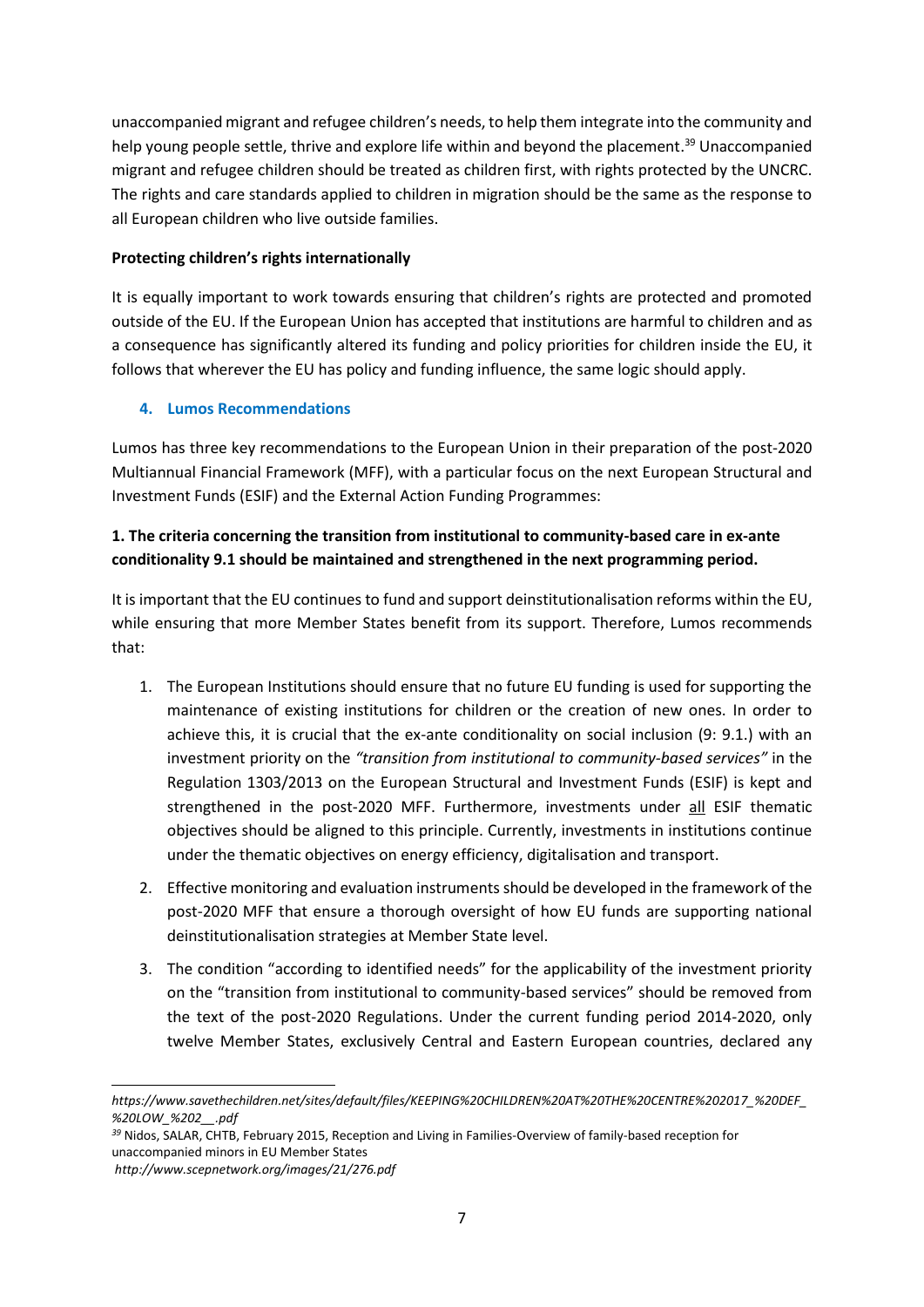"identified needs" for the implementation of this priority. Evidence $40$  however shows that children are placed in institutions throughout the European region. Therefore, the ex-ante conditionality on social inclusion and the above-mentioned investment priority should be applicable for all the EU Member States.

- 4. Funds directed towards migrant, separated and unaccompanied children should only be spent on the provision of family- and community-based care and not for the institutionalisation of unaccompanied children.
- 5. Measures related to ESIF and other funds should be based on a thorough needs analysis of the beneficiaries. Also, the collection of data should be strengthened and should include all children living in institutions and orphanages.
- 6. Should a European Child Guarantee be established, as proposed in the Reflection Paper on the Future of EU Finances, it must prioritise access to free quality health care, education, childcare, decent housing and adequate nutrition for all children; and support the transition from institutional to family and community-based care and families at risk of separation.
- 7. Funds should be allocated for training and technical support on the transition from institutional to family and community-based care for both European Commission staff and governments.

## **2. Prioritise deinstitutionalisation of children in all EU external instruments**

The post-2020 framework provides an opportunity for the EU to take a position of global leadership in protecting and promoting children's rights around the world in line with the *leave no one behind*  principle. Prioritising the transition from institutions to family- and community-based care is in line with EU commitments to implement the UNCRPD and Agenda 2030, as well as with its own ambition to secure coherence between its internal and external policy and funding. Therefore, Lumos recommends that:

- 1. All future EU external assistance initiatives and funding instruments, including those directed at migration and other humanitarian crises, should prioritise actions linked to the transition from institutions to family- and community-based care.
- 2. The principles enshrined in the ex-ante conditionality on social inclusion with an investment priority on the "transition from institutional to community-based services" (Regulation 1303/2013) should be introduced into all EU external funding instruments.
- 3. Through external funding instruments and programmes, the EU should provide financial support for targeted actions that focus on deinstitutionalisation, family support, early childhood development, inclusive education, health and social services, quality alternative care and strengthening of child protection systems to protect children from violence, abuse and neglect and ensure they can access their full set of rights within families and communities.
- 4. The EU should provide financial and technical support to governments in designing, implementing and evaluating national deinstitutionalisation programmes.

*<sup>40</sup>* Open Doors for Europe's Children Campaign [http://www.openingdoors.eu](http://www.openingdoors.eu/)